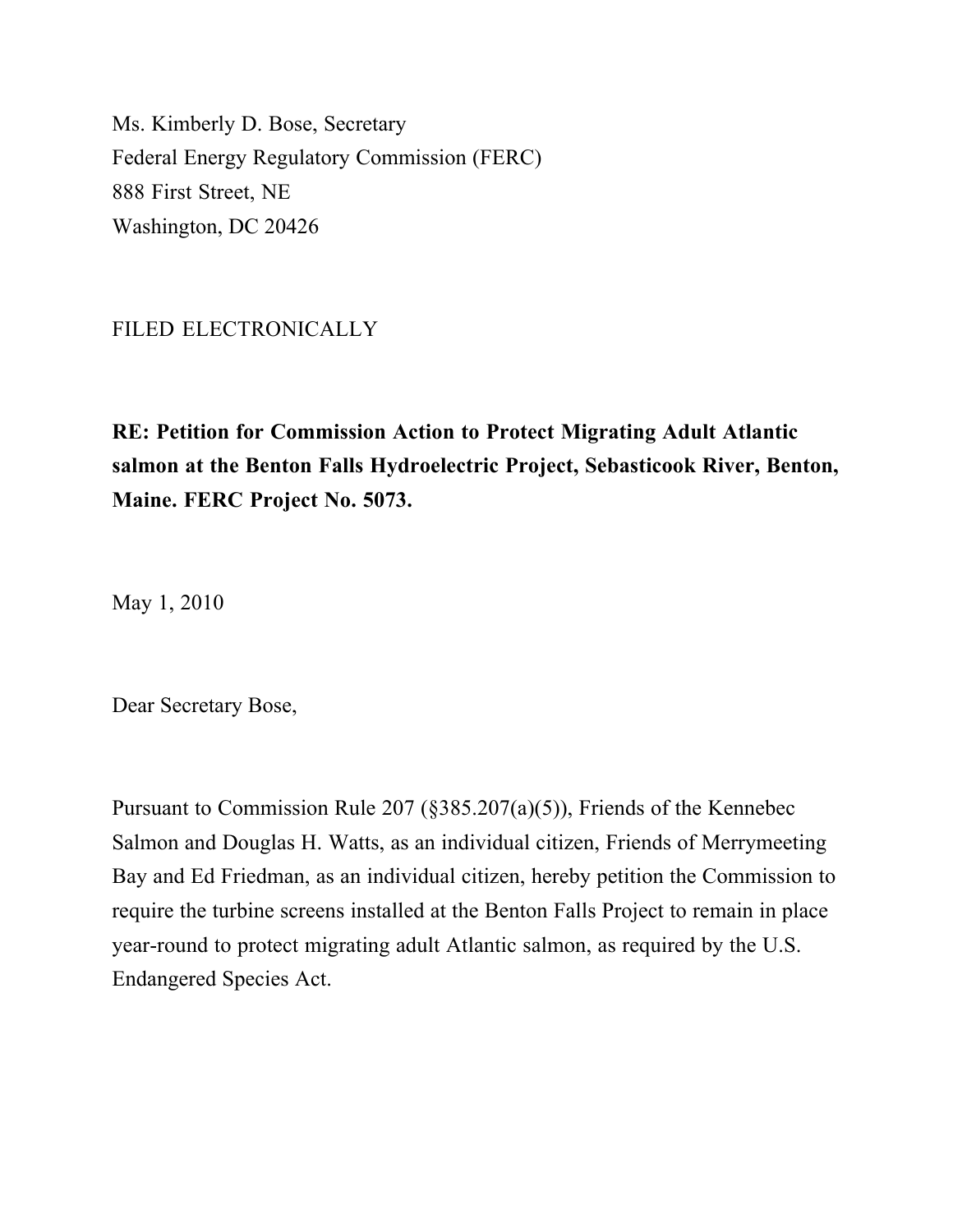# **United States of America before the Federal Energy Regulatory Commission**

Benton Falls Associates Project No. 5073

# PETITION FOR YEAR-ROUND PROTECTION of ATLANTIC SALMON at BENTON FALLS PROJECT, SEBASTICOOK RIVER, Maine.

Pursuant to Commission Rule 207 (§385.207(a)(5)), Friends of the Kennebec Salmon, Douglas H. Watts, Friends of Merrymeeting Bay and Ed Friedman file this Petition requesting the Commission require the licensee keep in place turbine screens at the project year-round to protect downstream migrating adult Atlantic salmon. Rule 207 allows Petitioners to file a petition when seeking "any other action which is in the discretion of the Commission and for which this chapter prescribes no other form of pleading."1

#### **I. Description of Parties.**

Friends of the Kennebec Salmon is a volunteer organization founded in 1996 to

<sup>1</sup> Petitioners have a right to appeal and judicial review if the Commission denies or declines to take action on a Petition filed under §385.207(a)(5). See: *In re: American Rivers and Idaho Rivers United*, 03-1122; *Southwest Center for Biological Diversity v. FERC*, 967 F. Supp. 1166: "Clearly, Plaintiff has avenues by which the opportunity to appeal a denial may be created. See 18 C.F.R.  $\beta$  385.207(a)(5) (providing for the petitioning of any action which is in the discretion of the Commission and for which the Code of Federal Regulations prescribes no other form of pleading); *United States Dept. of Interior v. FERC, 952 F.2d at 547*. The Commission's action or inaction accordingly is then subject to judicial review." See also: *United States Dept. of Interior v. FERC*, 952 F.2d at 547: "When conditions are inserted into the license by FERC, they become integral, substantive parts of the license. As contemplated by the plain language of the license clause, any party, including petitioners here, may petition FERC to enforce the license conditions or exercise its retained authority under the reopener clause. The Commission's action, or lack thereof, would then be subject to judicial review."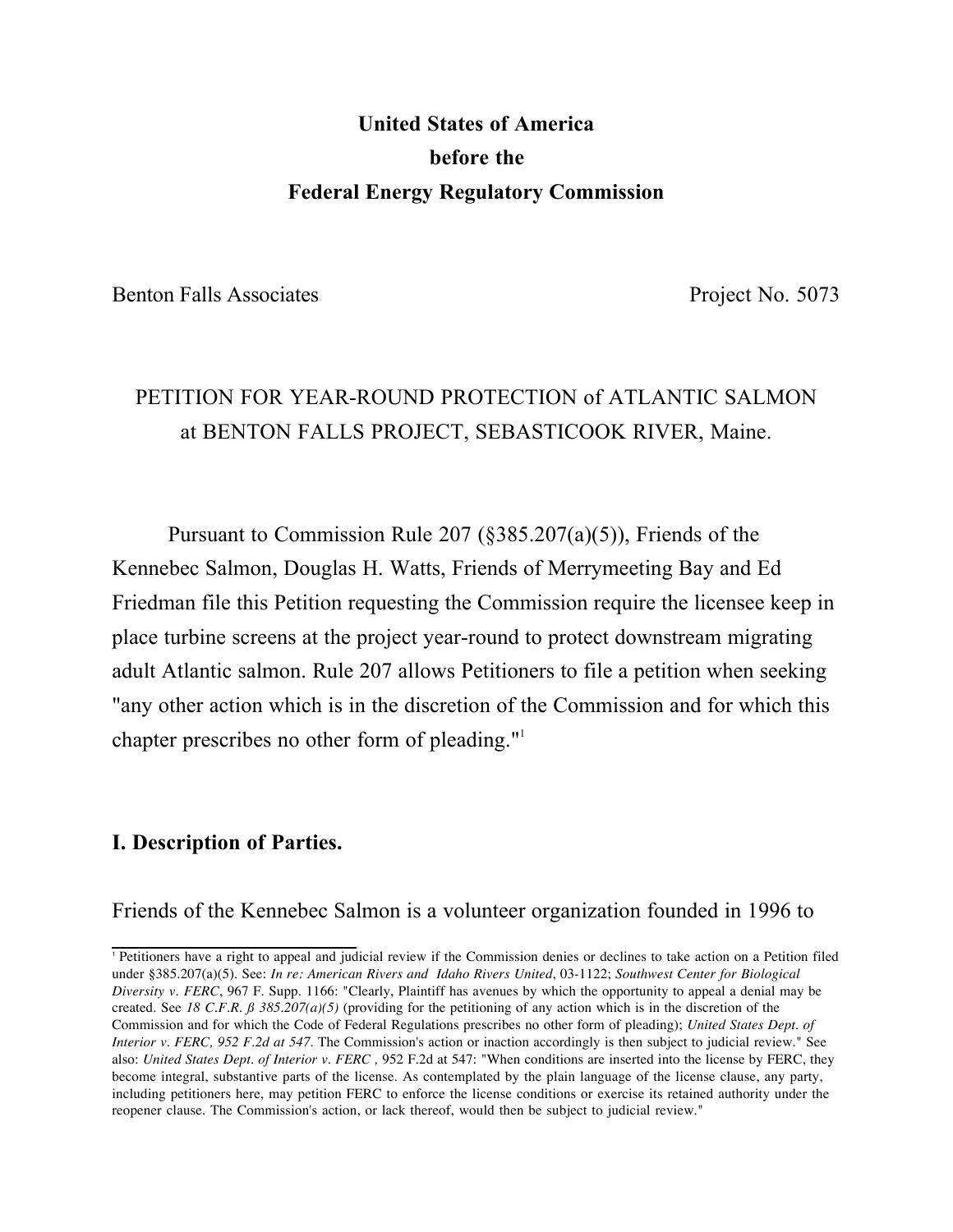protect and restore the native Atlantic salmon of the Kennebec River. The organization is based in Augusta, Maine and has been an active participant in Commission licensing and other regulatory proceedings at the Benton Falls Dam and other nearby dams in regards to the effects of these dams on the welfare of Atlantic salmon and other native fish species.

Douglas H. Watts is a resident of Augusta, Maine and a member of Friends of the Kennebec Salmon. He is an avid user of the Kennebec and Sebasticook Rivers and has demonstrated a long-term interest in the welfare of Atlantic salmon and other native fish species in these rivers and has been an active participant in Commission licensing and other regulatory proceedings at the Benton Falls Dam and the Fort Halifax Dam regarding the impact of these dams on native migratory fish species including American eel, alewives and Atlantic salmon in the Sebasticook River.

Friends of Merrymeeting Bay ("FOMB") is a Maine non-profit corporation dedicated to protecting the ecological, aesthetic,historical, recreational and commercial values of Merrymeeting Bay (the "Bay"). FOMB works to preserve and protect ecosystems of the Bay through education, land conservation, research, advocacy, and membership events. The geographic area of concern for FOMB is the mid-coast Maine riverine delta and watershed consisting of the Kennebec, five other Maine rivers and their tributaries including the Sebasticook. FOMB has over 450 members who use and enjoy these rivers. FOMB members are concerned about the declining American eel and Atlantic salmon populations and have worked actively through educational, regulatory and legal means to halt threats to these and other diadromous species in the Merrymeeting Bay watershed. FOMB first contacted FERC on October 17, 2004 regarding eel kills on the Sebasticook at Benton Falls [ RE: Ongoing Killing of Adult American Eels at the Benton Falls Project, Sebasticook River, Maine. FERC No. 5073. Ref. Original Docket # P-11472-017]. The group has also engaged in costly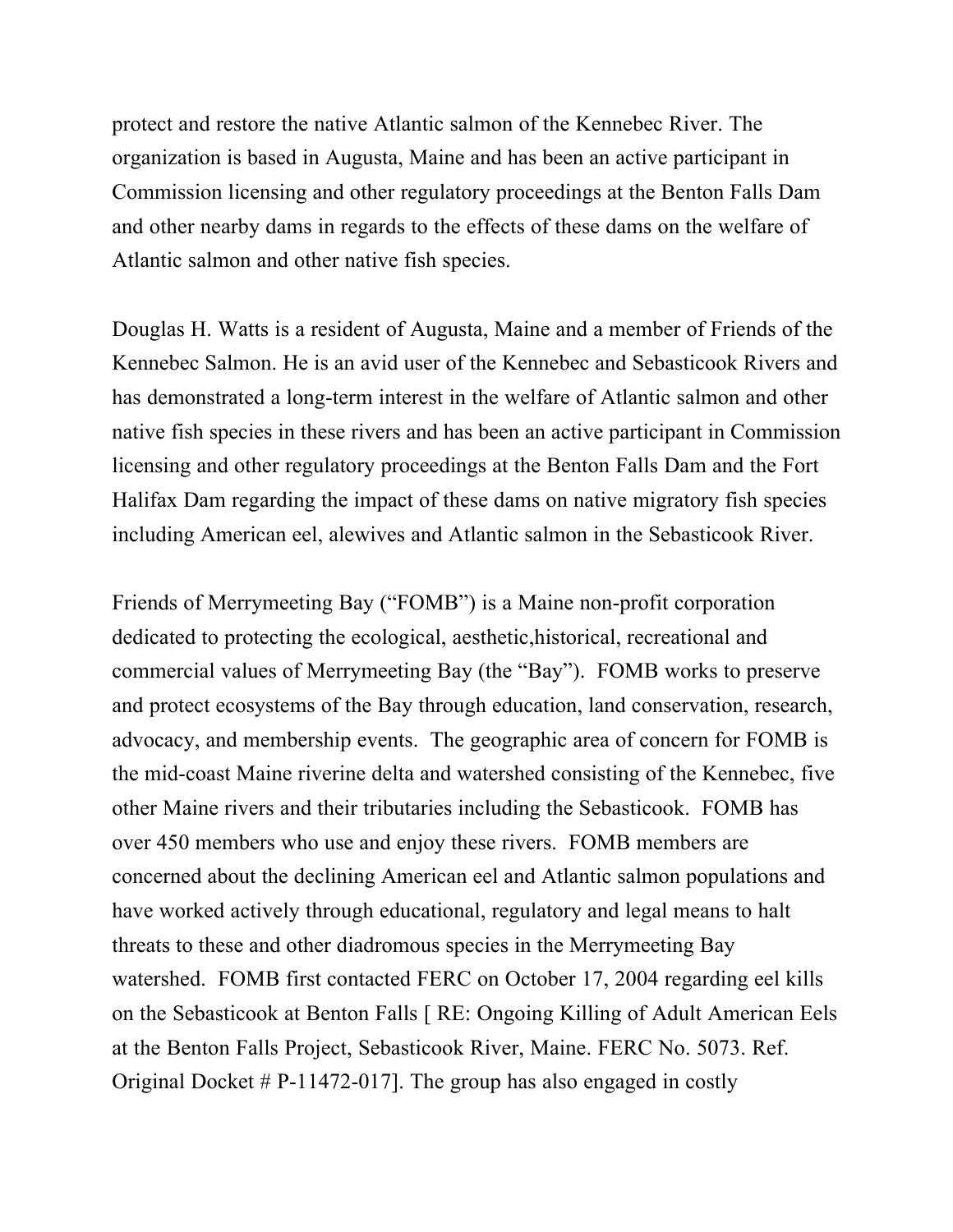contaminant analyses of eels killed by Benton turbines.

FOMB member and Chairman Ed Friedman is a long-time Maine guide with a kayaking business along Merrymeeting Bay. He has conducted kayaking tours and instruction in Merrymeeting Bay and on the Kennebec River since the mid 1980s. He has also conducted tours by skiff and provided interpretive guiding services for various groups such as Maine Audubon and Mid-Coast Senior College on charter boats coming up the river. These services Mr. Friedman conducts on the Bay and rivers are a significant part of his business. The negative effects of hydroelectric dams on migratory fish native to the Kennebec River adversely affects his livelihood, which is based in large part on a healthy population of native fish present in the unique system of Merrymeeting Bay.

#### **II. Statement of Issues.**

Protective fish screens at the Benton Falls Dam were first installed in 2006 after the Petitioners, state fisheries agencies, the licensee and others repeatedly documented large numbers of adult American eels, juvenile alewives and other fish killed and injured by the turbines of the dam. $2$ 

Until 2009, anadromous Atlantic salmon did not have access to the Benton Falls dam because the Fort Halifax Dam, five and one half miles below, had no passage for Atlantic salmon. In the late summer of 2008, the Fort Halifax Dam was removed from the Sebasticook River. 2009 was the first year that Atlantic salmon had access to the Benton Falls Dam, which is equipped with an upstream fishlift and sorting facility.

In June 2009, anadromous Atlantic salmon in the Kennebec and Sebasticook

<sup>&</sup>lt;sup>2</sup> A full documentary history of fish kills at the Benton Falls project is included in the Evidentiary Appendices attached to this filing.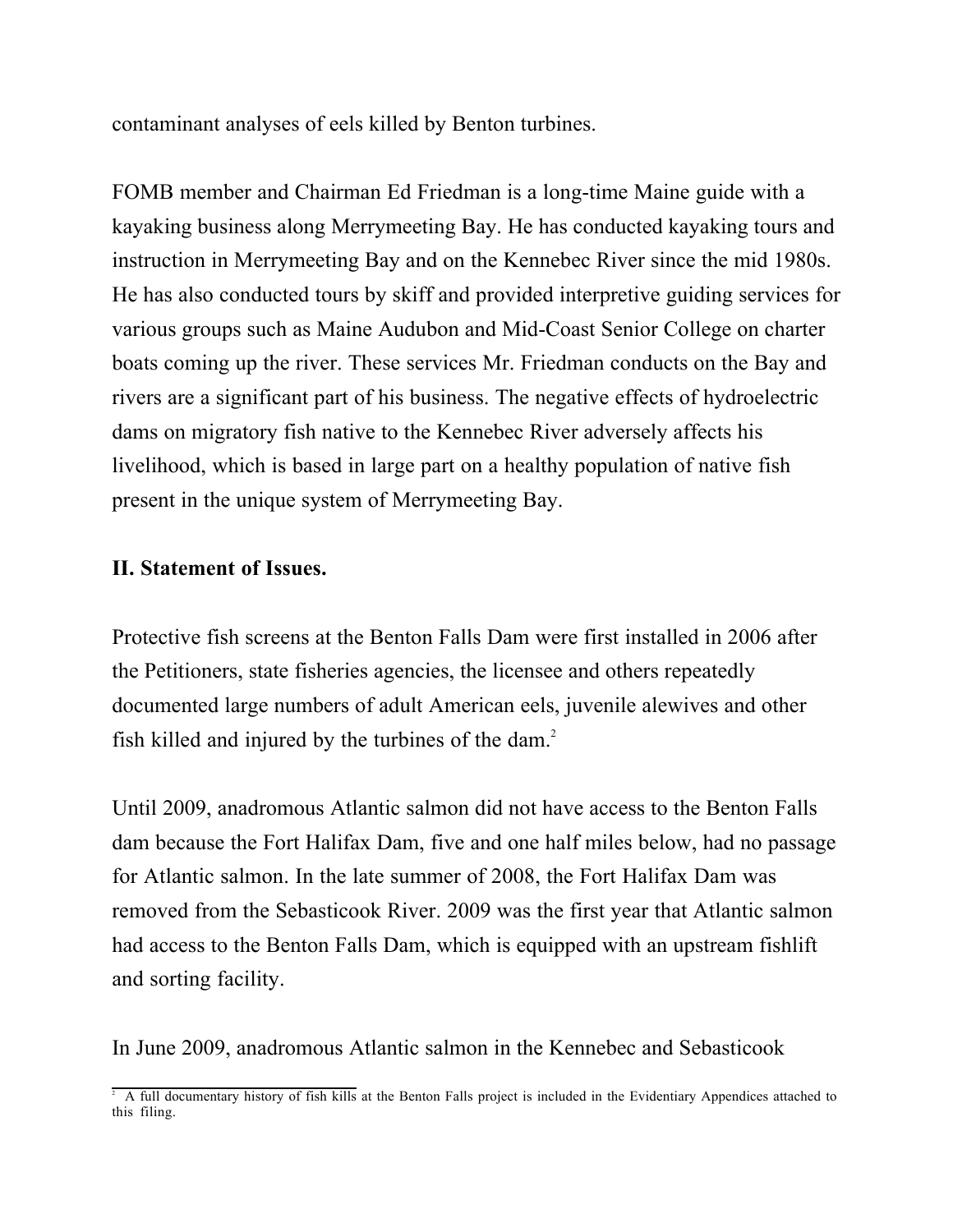Rivers were declared an endangered species under the U.S. Endangered Species Act by the Depts. of Interior and Commerce (74 FR 29344, 06/19/2009).

During the summer of 2009, Benton Falls project personnel and state fisheries agencies passed four adult anadromous Atlantic salmon at the Benton Falls fishlift and sorting facility.<sup>3</sup> These were the first four Atlantic salmon to have passed Benton Falls in more than 170 years.<sup>4</sup>

These four adult salmon were captured in the lift, measured, had scale samples and genetic data taken, and were released above the dam to spawn in the fall. These salmon will migrate back downstream past the Benton Falls dam to the Atlantic Ocean in the spring of 2010 as post-spawned kelts. Downstream kelt migration typically occurs in Maine in the spring, from April to early June.<sup>5</sup>

Past experience at the Benton Falls project shows the project turbines, when not fully screened, are lethal to large-bodied fish (American eel) and small bodied fish (juvenile alewives).6 Past experience shows the surface bypass weir installed at the dam does not prevent large-bodied fish from swimming through the turbines and being killed. This is the reason why the licensee in 2006 installed protective screening at the Benton Falls dam turbines to prevent large fish such as adult American eel from coming in contact with the blades of the project turbines (Order Approving Upstream and Downstream Eel Passage Plan and Effectiveness Study, Nov. 7, 2006, 117 FERC ¶ 62,131).

<sup>&</sup>lt;sup>3</sup> Maine Atlantic Salmon Commission 2009 run count at http://www.maine.gov/asc/research/trap\_count\_stats.shtml. <sup>4</sup> The Fort Halifax Dam was fully breached and removed in late 2008, after the upstream Atlantic salmon migration season had passed.

<sup>&</sup>lt;sup>5</sup> Historic records show that prior to overfishing and damming in the early to mid 19th century, the Kennebec River Atlantic salmon population contained a large number of repeat spawning Atlantic salmon, ranging in size from 18 to 22 pounds or more. In the late 18th century, Col. William Lithgow of Winslow identified Ticonic Falls at Waterville, at the mouth of the Sebasticook River, as a winter refugia for post-spawned Atlantic salmon. Salmon of eight pounds in the Sebasticook were considered "small salmon" by early settlers. *See*: Watts, D.H. et al. 2005. Petition to List Kennebec River Atlantic Salmon as an Endangered Species under the U.S. Endangered Species Act, attached in the Evidentiary Appendices; also, Fisher, C.E. 1970. History of Clinton, Maine. Kennebec Journal Press. Augusta, Maine. accessed at Atlantic Salmon History Project, http://www.kennebecriverartisans.com/kennebec.org/fks/sebasticook.html

<sup>6</sup> *See*: In the Matter of Benton Falls Associates ..., 2000 Me. ENV. LEXIS 40 (Aug. 17, 2000).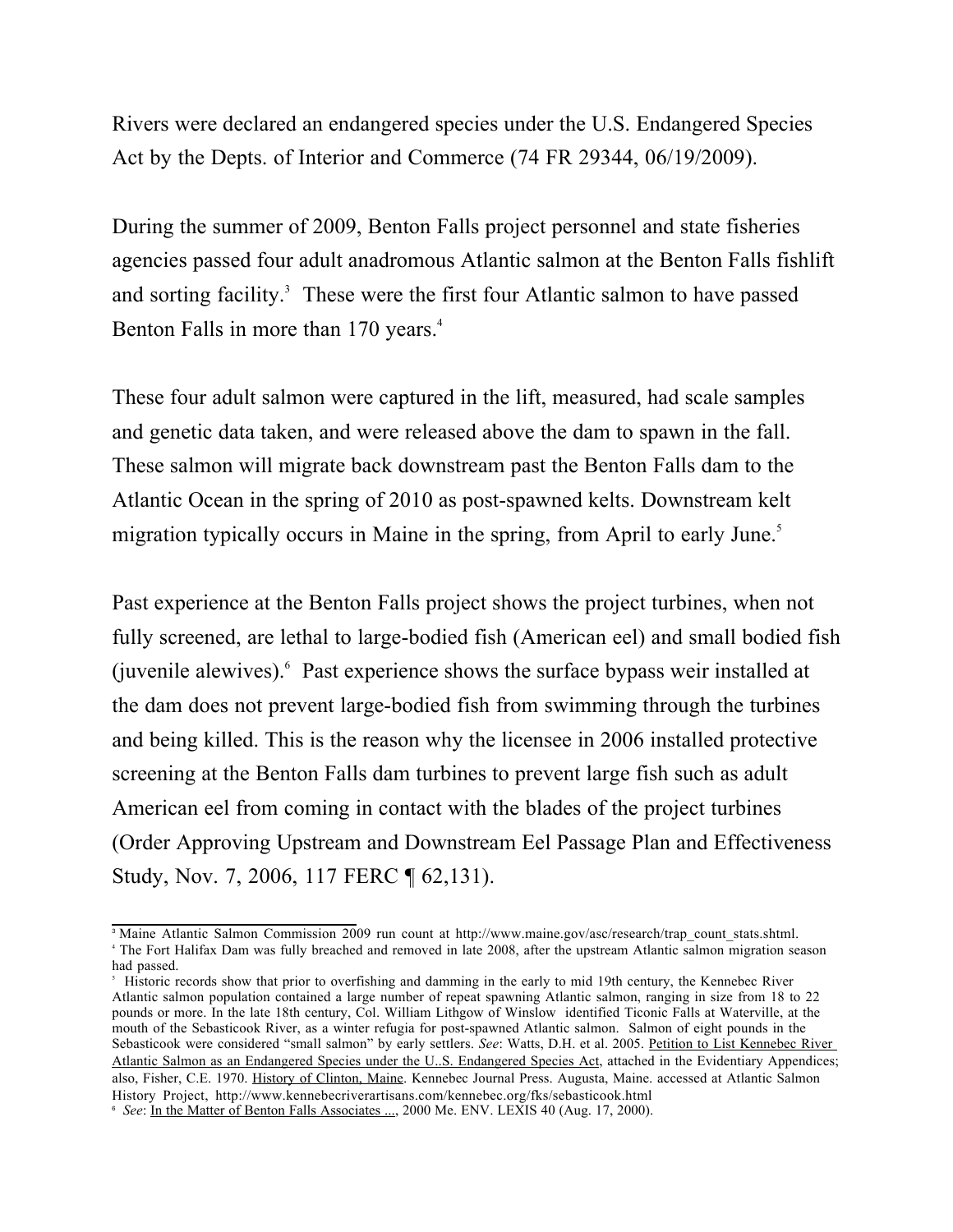Without the protective screens in place at the turbine intakes year-round, it is likely that the adult Atlantic salmon passed above the dam in summer 2009 will enter the turbines this spring and be killed; and adult salmon passing the dam in summer 2010 and subsequent years will be killed as they attempt to migrate downstream during the spring.

If the protective screens now put in place during the fall eel migration season are left in place year-round, the risk of down-migrating adult Atlantic salmon being killed in the turbines at Benton Falls will be zero, since the salmon will be physically unable to contact the turbines.

## **III. Need for This Action.**

Petitioners support the licensee's 2009 plan to fully screen both turbines at the Benton Falls project to protect migrating fish from contact with the dam turbines . The one omission in the Commission's Feb. 24, 2010 Order and licensee's plan is that the protective screens at the Benton Falls turbines are only required to be installed and operated from Sept. 1 to Nov. 30 annually (130 FERC ¶ 62,161)

Petitioners attempted in March 2010 to seek the schedule changes requested here by filing a timely Motion for Rehearing of the Commission's 2010 Order approving screening of Turbine Intake #2. This Motion was denied by the Commission because it held Petitioners lacked standing to file a Motion for Rehearing, or to even intervene in that proceeding.  $(131$  FERC  $\P$  61,038)<sup>7</sup>

This Feb. 24, 2010 Commission Order approves the licensee's installation of protective screening over turbine unit 2 so it can be operated at night during the fall American eel migration season. Although the turbine screening at Unit #1 was

<sup>7</sup> Because of the Commission's recent denial of our Motion for Rehearing, Petitioners meet the standard of §385.207(a)(5) which states they may file a petition when seeking "any other action which is in the discretion of the Commission and for which this chapter prescribes no other form of pleading."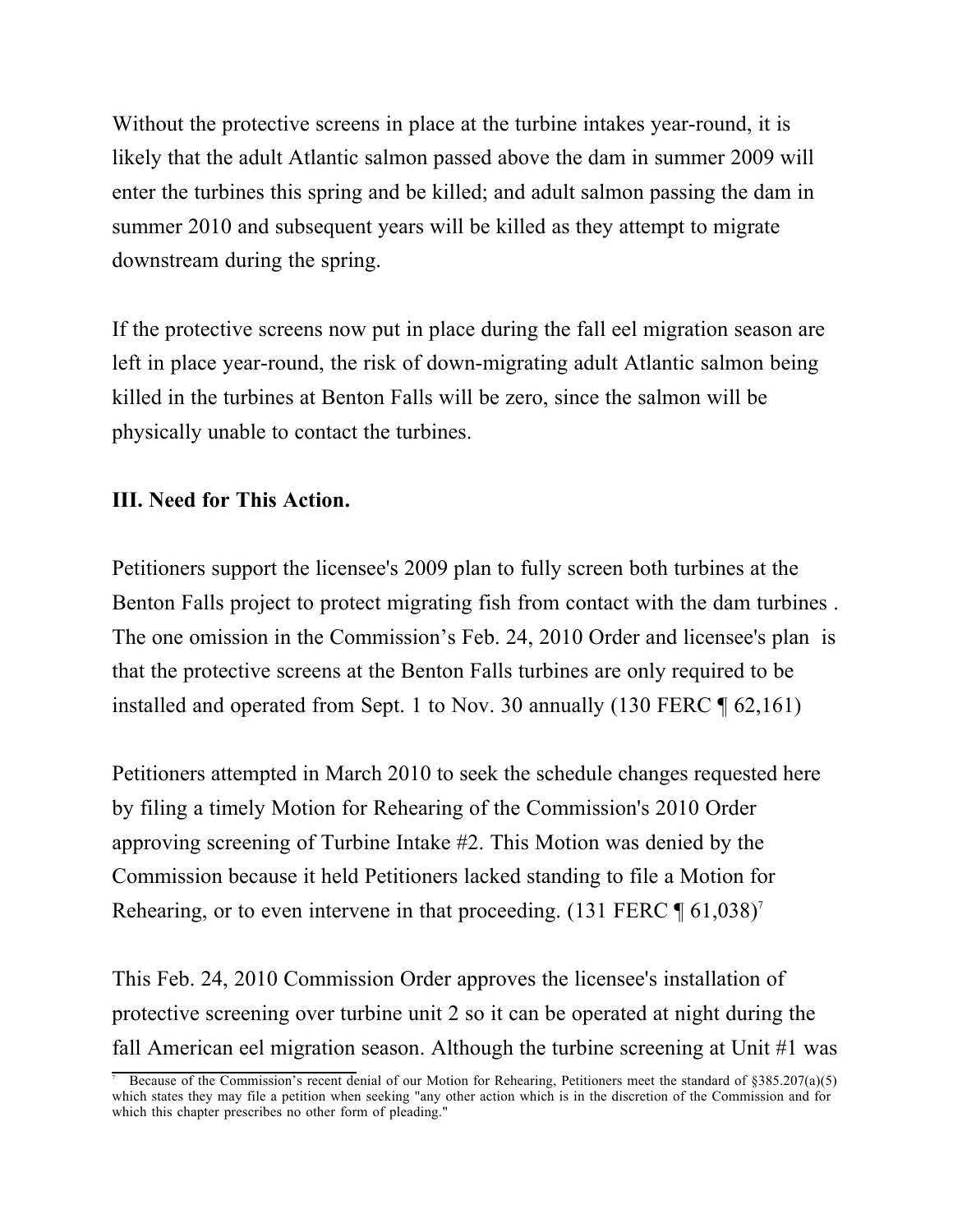first installed in response to the death of significant numbers of American eel in the project turbines, it is obvious that all downstream migrating fish require protection from these turbines and will benefit from the turbine screens, including anadromous Atlantic salmon and adult American shad.8

The Commission approved Sept. 1 to Nov. 30 operation schedule for the protective screens provides no protection to Atlantic salmon kelts during their downstream migration period to the Atlantic Ocean and allows them free access to the project turbines, where past experience with adult American eel shows they will be entrained and killed.

Petitioners request the Commission amend its Feb. 24, 2010 Order to require the protective screens at turbine units 1 and 2 be installed and operated year-round to protect downstream migrating anadromous Atlantic salmon which now inhabit the Sebasticook River above the Benton Falls project.

The Commission has authority to change the installation and removal dates of the turbine screens. In its 2006 administrative order approving the plan to install the screens, the Commission reserved authority to alter the schedule, stating: "Please note that a substantial or permanent alteration of the dates would require an amendment of the schedule, but modifying the schedule several days or a week based on migratory patterns, streamflows, weather conditions, etc. should not affect the overall rationale of the plan." (117 FERC ¶62,131 at 5)

Changing the installation and operation dates for the turbine screens from Sept. 1 to Nov. 30 to year-round does not require any amendment to the federal license issued to Benton Falls Associates. Licensee's request to install the turbine screens in 2006 and 2010 did not require any amendment to the underlying license.

<sup>8</sup> In 2009, eight adult American shad were passed at the Benton Falls Dam requiring safe downstream passage at the dam after spawning in mid-summer: http://www.maine.gov/dmr/searunfish/kennebec/index.htm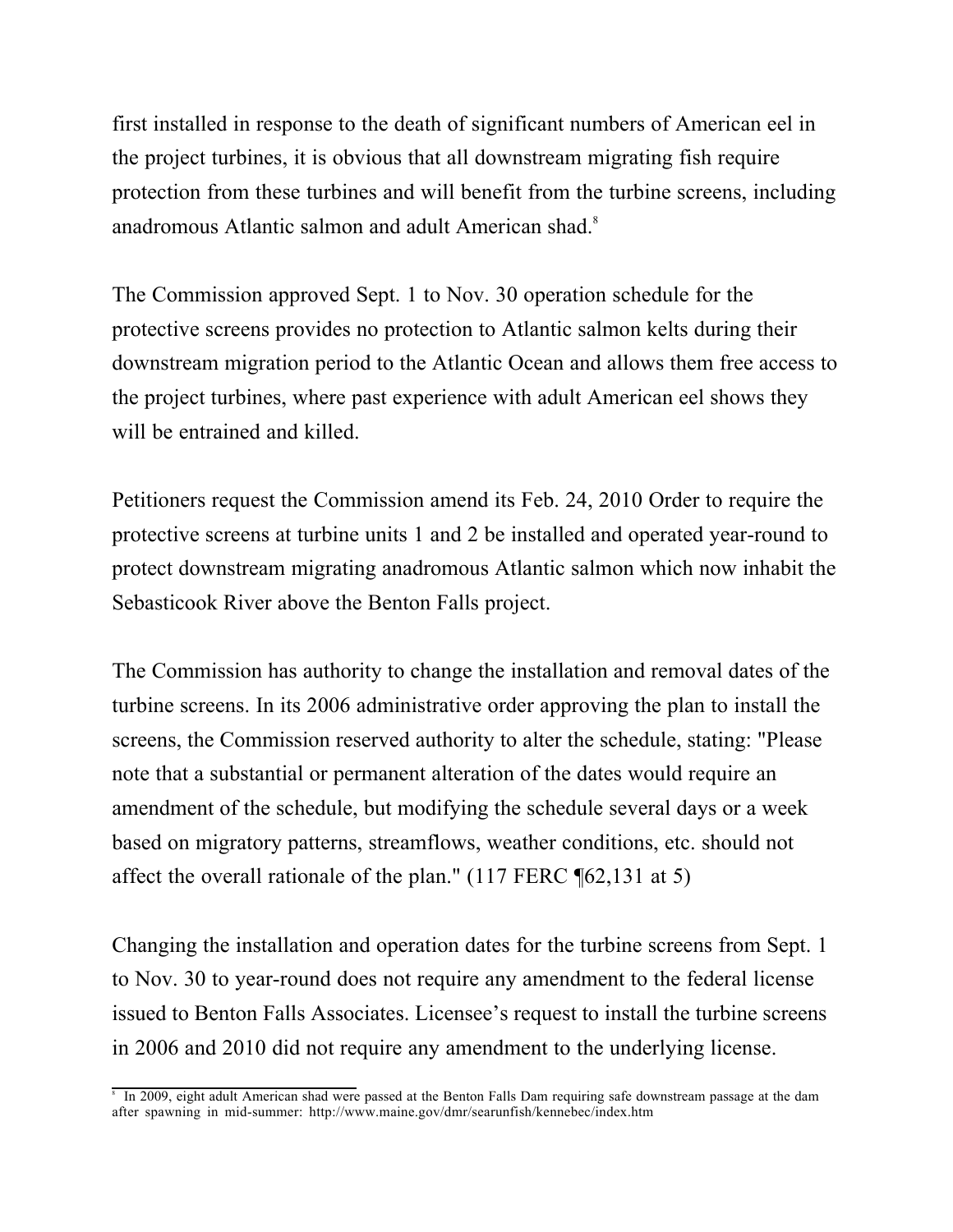Instead, these proposals, which Petitioners strongly support, only required an administrative order from the Commission under its reserved licensing authority pursuant to Ordering Paragraph D of the Benton Falls license and the Kennebec Hydro Developers Group Settlement Accord as approved by the Commission in 1998. *See*: 117 FERC ¶ 62,131.

Year-round installation and operation of the turbine screens at Benton Falls will physically prevent any adult Atlantic salmon from contacting the project turbines and eliminate any chance they will be killed in them. This schedule will also protect post-spawned adult alewives, blueback herring and American shad which migrate above the dam in spring and early summer and migrate back downstream in June and July. Petitioners submit photographic evidence that some adult silverphase American eels begin their downstream migration prior to Sept. 1. We include a photograph of a severely injured silver-phase American eel found in a back eddy of the Sebasticook River several miles below the Benton Falls Dam on August 20, 2008.

# **V. Licensee's March 26, 2010 Response**

In its March 26, 2010 Reply Comments to the Commission, the Benton Falls licensee states the 2006 and 2010 Commission approvals for turbine screening were not intended to address downstream Atlantic salmon passage and as such, the fate of adult Atlantic salmon swimming downstream past the Benton Falls Dam is not "germane."

To address Benton's procedural concerns, we submit this Rule 207 petition. Benton Falls Associates are aware there were no Atlantic salmon in the Sebasticook River to be passed at the Benton Falls Dam in 2006, or 2007 or 2008, due to the lack of fish passage at the Fort Halifax Dam and at the Benton Falls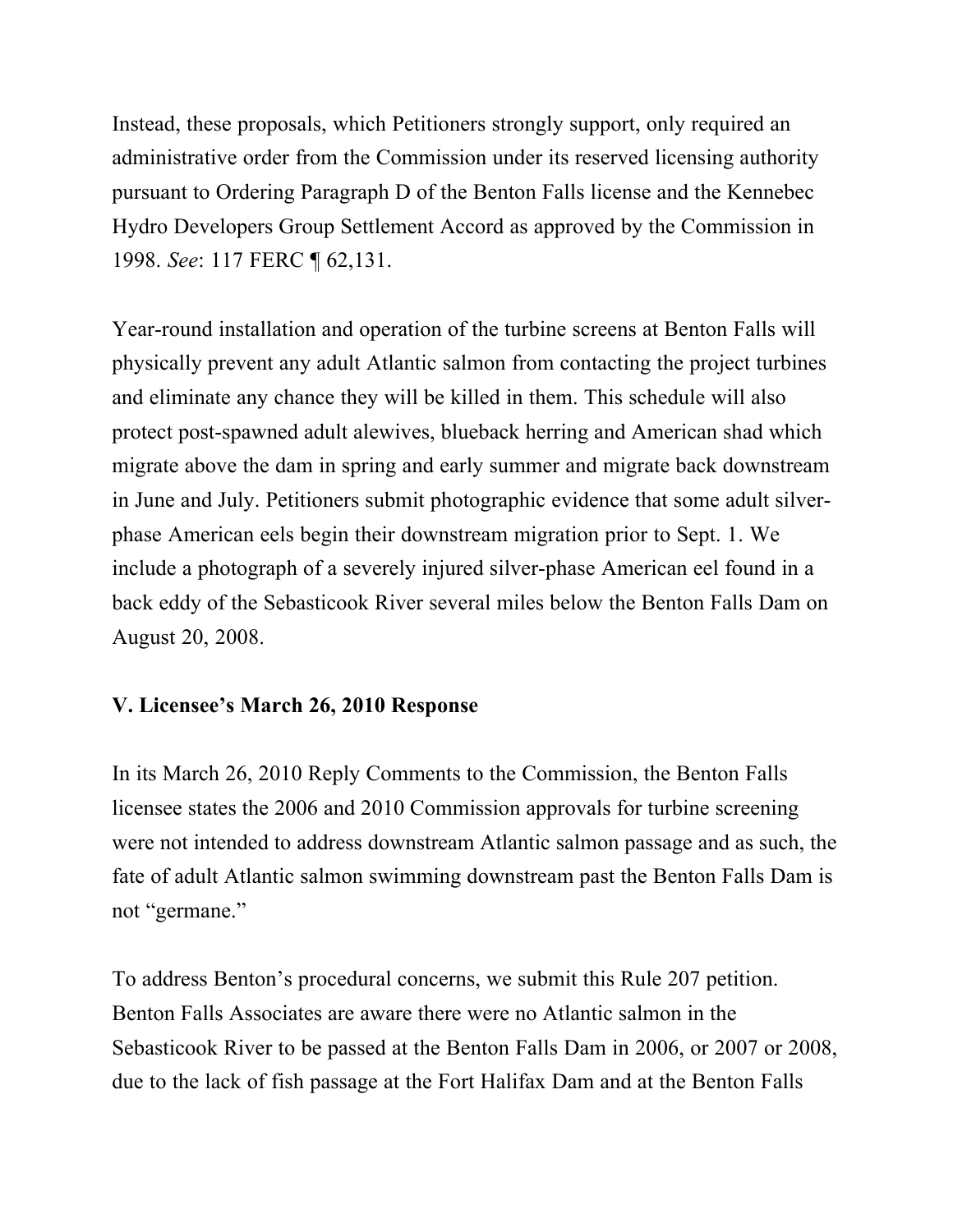Dam during these years. We admitted this fact in our March 19 letter. The sole subject of our March 2010 letter was to note there are adult Atlantic salmon in the Sebasticook River above the Benton Falls Dam right now, as the licensee is well aware, since its employees passed these salmon over its dam this past summer, and these salmon require safe downstream passage at the Benton Falls Dam pursuant to the U.S. Endangered Species Act to return to the Kennebec River and the Atlantic Ocean to continue their natural lifecycle.

In their March 26, 2010 response, Benton states: "Mr. Watts has not shown that what Benton Falls proposes is inconsistent with the Plan, License or Settlement – because he cannot. Mr. Watts must not be permitted to pursue his agenda without regard to the processes and scope of proceedings and without regard to the rights of licensees to operate their projects pursuant to a validly issued and effective license."

Benton misses the sole purpose of our March 19, 2010 letter to the Commission: we want to keep adult Atlantic salmon now above the Benton Falls Dam from being killed in the Benton Falls Dam turbines as the salmon migrate back downstream.

This feint by Benton does not absolve them from their legal duty under the U.S. Endangered Species Act to not kill these federally protected animals in their turbines. Petitioners here, and in our March 19 letter, propose a simple, costeffective method to protect the lives of these Atlantic salmon: leave the turbine screens in place at the Benton Falls Dam during the spring Atlantic salmon kelt migration.

Benton does not explain why this is not a feasible solution, does not explain why or how adult Atlantic salmon are not susceptible to turbine mortality if the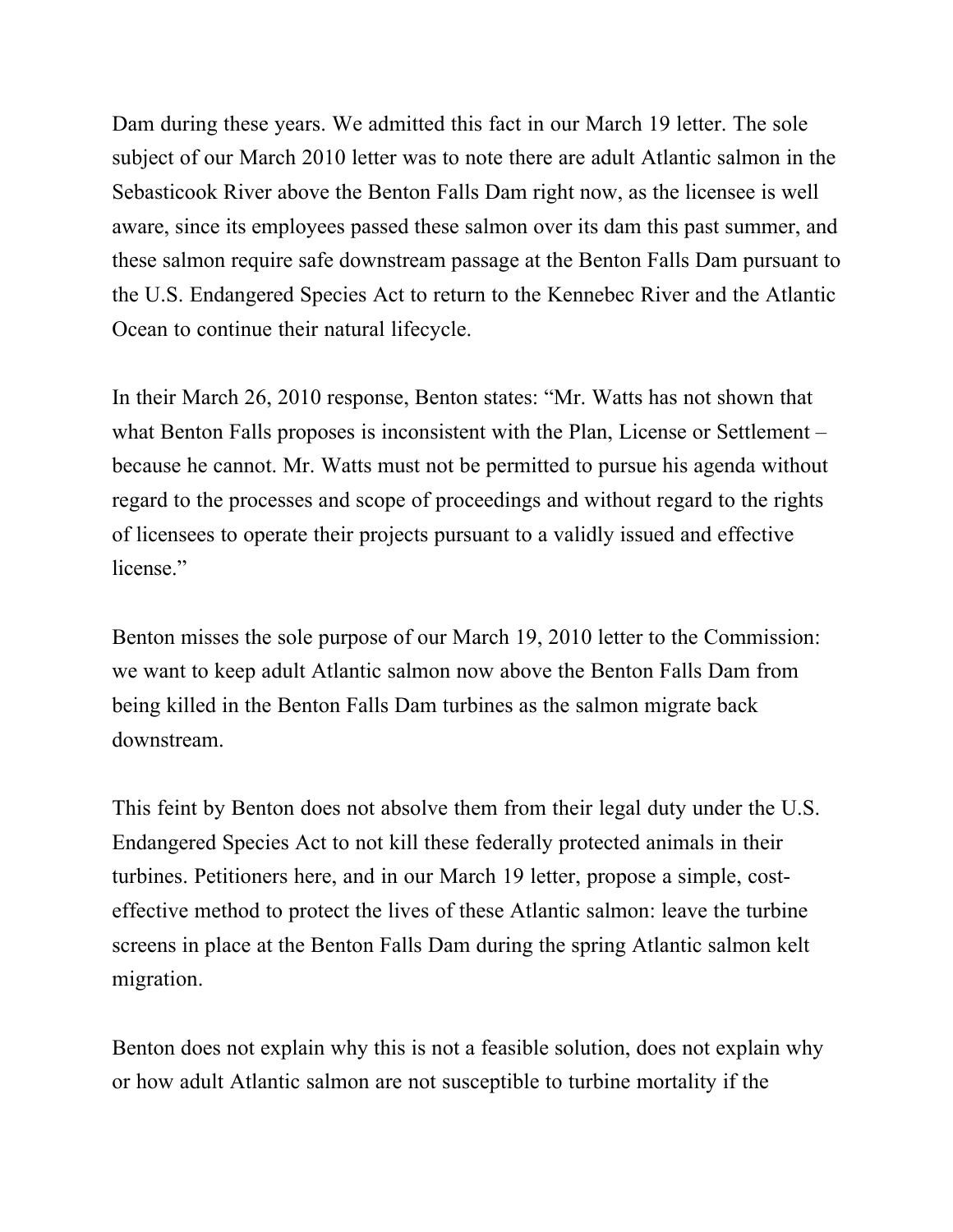turbines are unscreened, and does not explain why it is so hostile to such a simple remedy, which would avoid killing these Atlantic salmon and avoid a criminal violation of the U.S. Endangered Species Act.

## **VI. Evidentiary Appendices included as attachments.**

1. Photographs of a severely dam-injured female American eel two miles below Benton Falls Dam, Sebasticook River, August 20, 2008. The female pregnant eel was still breathing but could not move when we found her during a Sunday canoe trip with my family. Photos taken by Douglas and Lori Watts.

2. Letter of Friends of Kennebec Salmon dated August 20, 2004 on fish kills at Benton Falls Dam.

3. Letter of Commission to Benton Hydro Associates dated September 8, 2004 on fish kills at Benton Falls Dam.

4. Letter of Friends of Kennebec Salmon dated October 16, 2004 on severe fish kills at Benton Falls Dam.

5. Letter of Friends of Merrymeeting Bay dated October 17, 2004 on severe fish kills at Benton Falls Dam.

6. Letter of Kennebec Coalition dated Nov. 1, 2004 on severe fish kills at Benton Falls Dam.

7. Letter of Friends of Kennebec Salmon dated July 1, 2005 on inadequacy of downstream fish passage protection measures at Benton Falls Dam.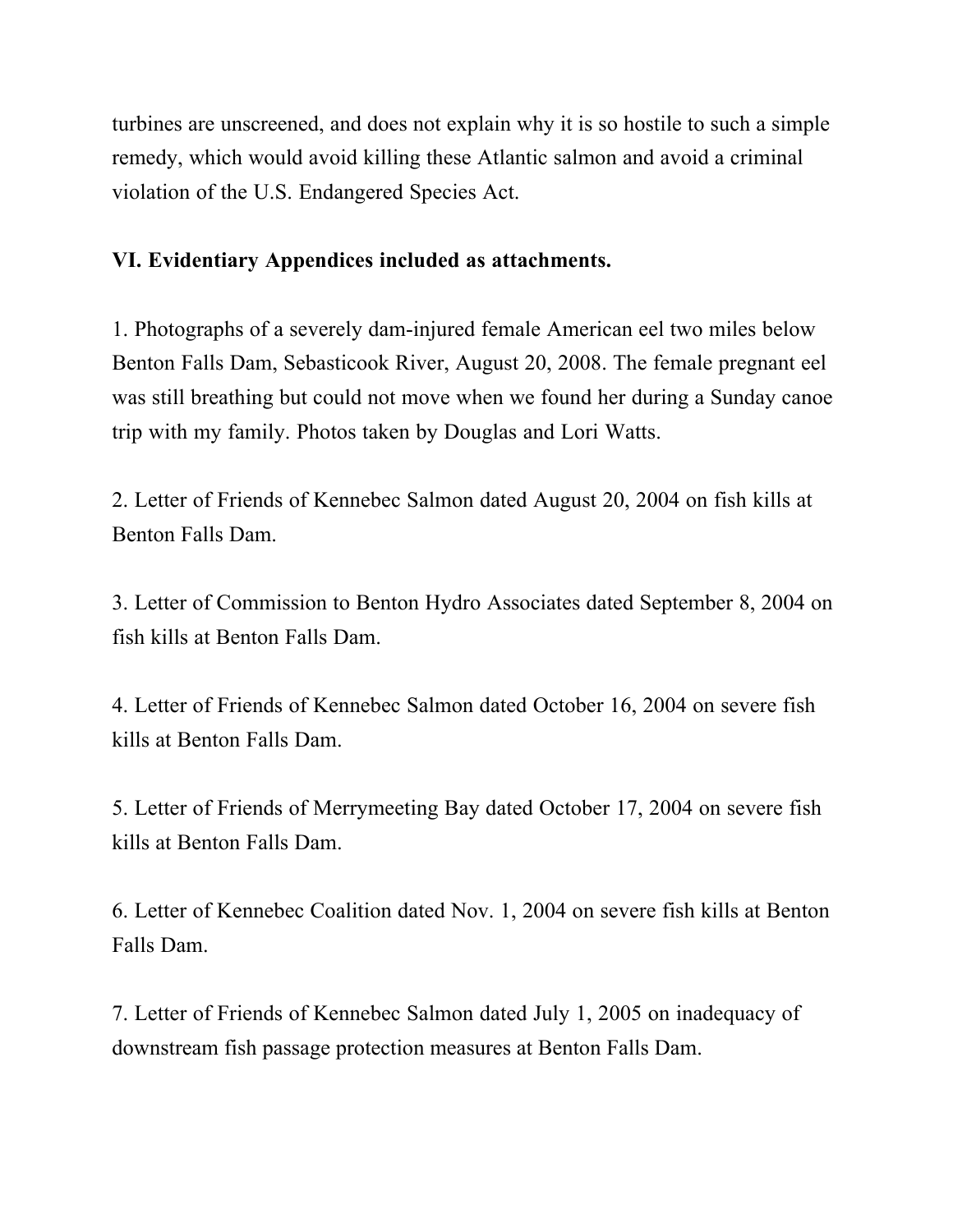8. Letter from Maine DEP dated April 4, 2005 on severe eel kills at Benton Falls Dam.

9. Letter from Maine Congressman Tom Allen dated April 19, 2005 on FERC's failure to answer letter of Friends of Merrymeeting Bay dated October 17, 2004 on severe fish kills at Benton Falls Dam.

10. Watts, D.H. et al. 2005. Petition to List Kennebec River Atlantic Salmon as an Endangered Species under the U.S. Endangered Species Act,

## **VII. Conclusion.**

Petitioners request the Commission use its reserved authority to instruct the Benton Falls licensee to leave its turbine screens in place year-round to prevent the maiming and killing of endangered adult Atlantic salmon in the Benton Falls project turbines to prevent violations of the United States Endangered Species Act at the Benton Falls dam.

Douglas Watts Friends of Kennebec Salmon 131 Cony Street Augusta, ME 04330

Ed Friedman, chair Friends of Merrymeeting Bay P.O. Box 233 Richmond, ME 04357

Douglas H. Watts, as an individual, acting in this matter *pro se.*